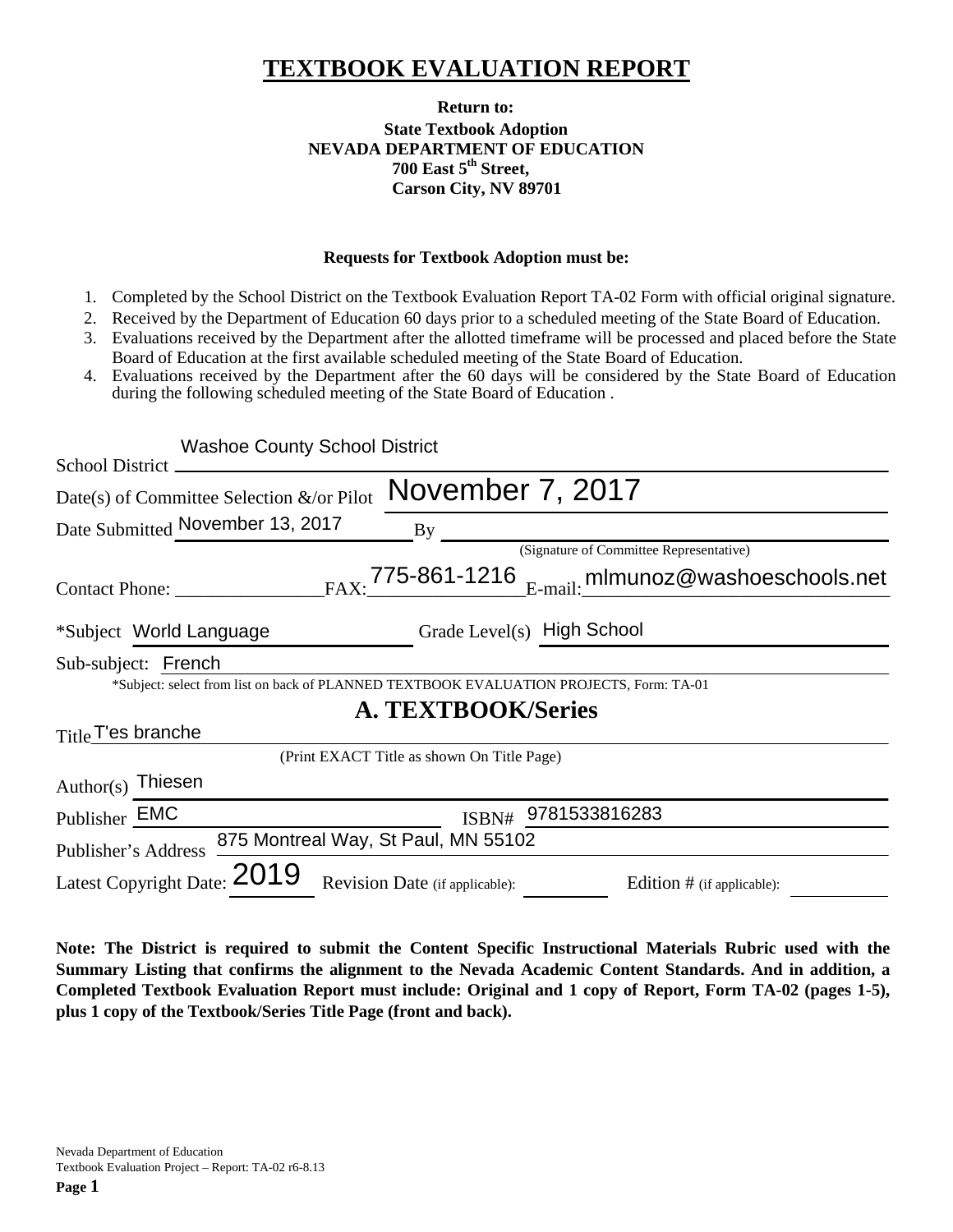Title of Textbook/Series

(Print EXACT Title as shown On Title Page)

# **Nevada Department of Education**

## **NRS 390.005, 140, 160, 220, & 230 Textbook Adoption Procedures**

# **CERTIFICATION of COMPLIANCE**

**I HEREBY CERTIFY** that, to the best of my knowledge, the Textbook/Series (titled above) was compared to the Nevada Academic Content Standards and this district's curriculum goals and objectives, and has been found to support and be consistent with the standards. I have on file the Rubric used in making the evaluation of this textbook/series that matches alignment to the state content standards in the appropriate subject area/curriculum used for this report.

District Name Washoe County School District

Signature,

Designated District Representative

Print Name Maria Munoz

Title Instructional Material Program Coordinator

FOR NEVADA STATE DEPARTMENT USE ONLY

Date Received: Approved: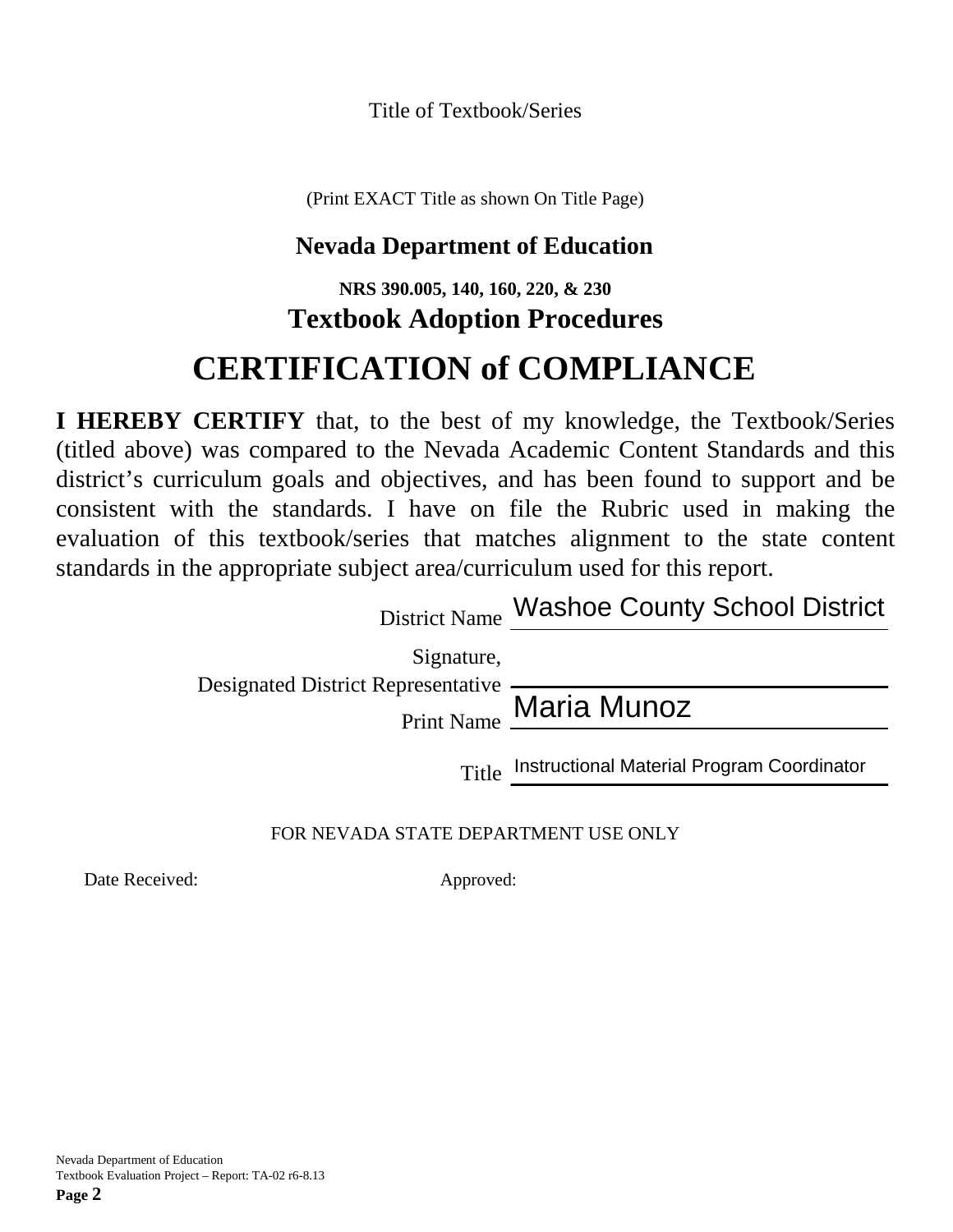## **B. EVALUATION PROCEDURE**

Method: (check one)

| [eets] |  |
|--------|--|
|--------|--|

**Committee(s)**  $\vert A \vert$  **Classroom Piloting** | | **Both** 



1. As outlined in NAC 390, the evaluation committee must include a teacher or teachers who are licensed to teach the subject areas or grade levels in which the textbook is being considered for use, an administrator or curriculum specialist and at least one parent of a pupil who is enrolled in the school district. Additional members may be appointed at the discretion of the district superintendent.

> Listed below are the members of the evaluation committee and their designated representation on the committee who have determined these materials align to support the **Nevada Academic Content Standards** for the subject area. If the textbook was evaluated by classroom piloting and found to support the **State Standards** for the subject, list below the name(s) of the piloting teacher(s) and their grade level and/or subject:

| <b>Names of Committee</b>             | <b>Representation</b>                      |
|---------------------------------------|--------------------------------------------|
| <b>Members or Piloting Teacher(s)</b> | (Grade Level/Subject if applicable)        |
| Jennifer Rasmussen, Jami Curtis       | <b>French Teachers</b>                     |
| Jeni Cross, Katherine Dyess           | <b>French Teachers</b>                     |
| <b>Wendy Hawkins</b>                  | <b>HS Administration</b>                   |
| Siobhan Mulreany and Vallery LaBarre  | <b>Community and Parent Representation</b> |

2. List below the times and locations that parents of pupils enrolled in the district and other members of the community were afforded an opportunity to review the textbook, to determine the alignment of the textbook to the Nevada Academic Content Standards both in content and in process, and to submit written comments to the committee before the final recommendations were made:

| Date/Time                | Location                             |
|--------------------------|--------------------------------------|
| October 4, 2017 10am-7pm | RCTL, 380 Edison Way, Reno, NV 89502 |
| October 6, 2017 10am-3pm | RCTL, 380 Edison Way, Reno, NV 89502 |
| October 7, 2017 9am-3pm  | RCTL, 380 Edison Way, Reno, NV 89502 |
|                          |                                      |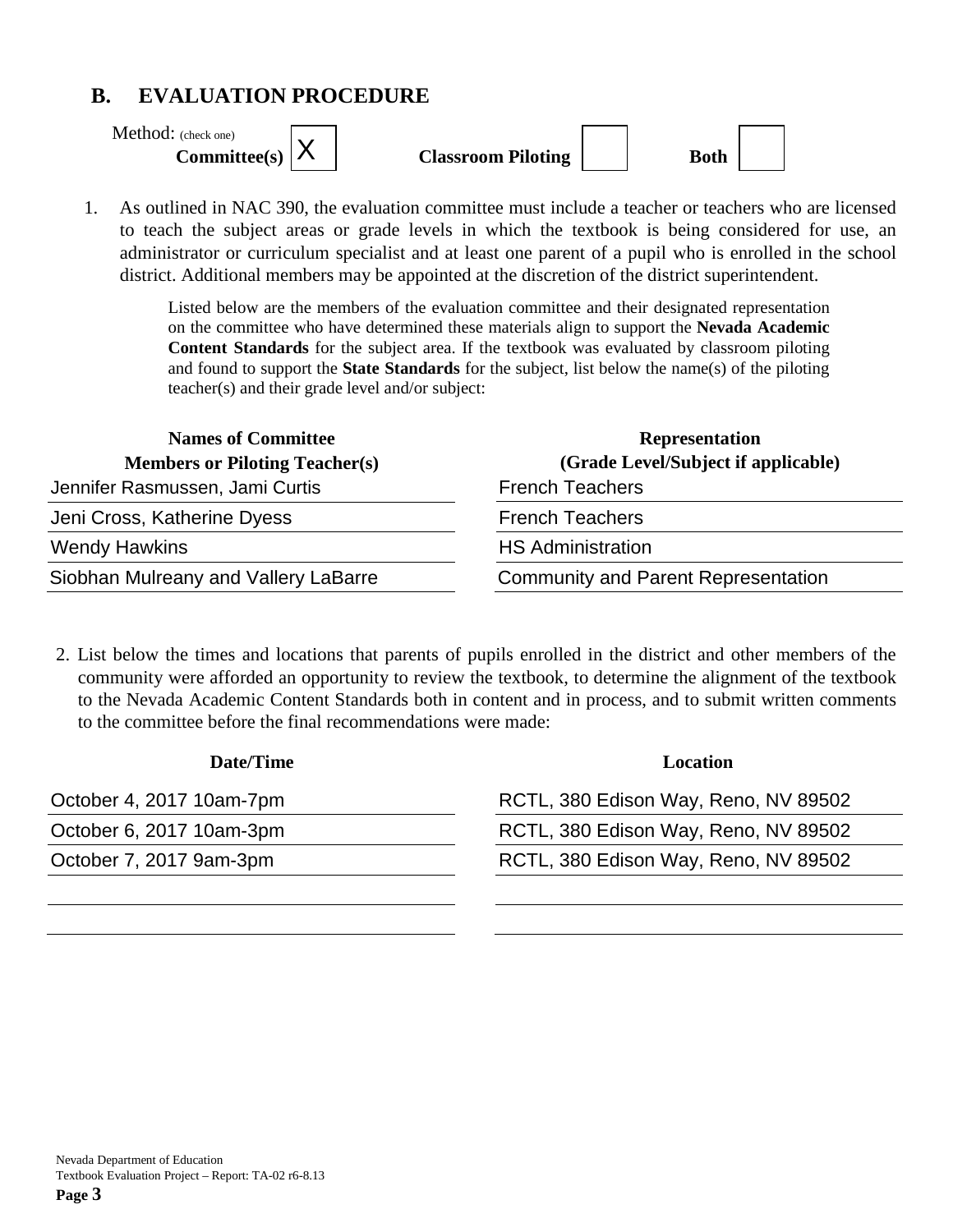## **C. EVALUATION CRITERIA**

As certified to on page 2 of this report, the Textbook/Series has been aligned to the Nevada Academic Content Standards and this district's curriculum Goals and Objectives and is consistent with these standards, with the following exceptions:



If EXCEPTIONS were noted, provide a detailed response for each, using the content specific rubrics, making copies of that page as needed.

Districts must **respond to all** items listed on the content specific rubrics. Any "Inadequate" or "N/A" in the District's response requires a written comment/explanation, and justification to be submitted.